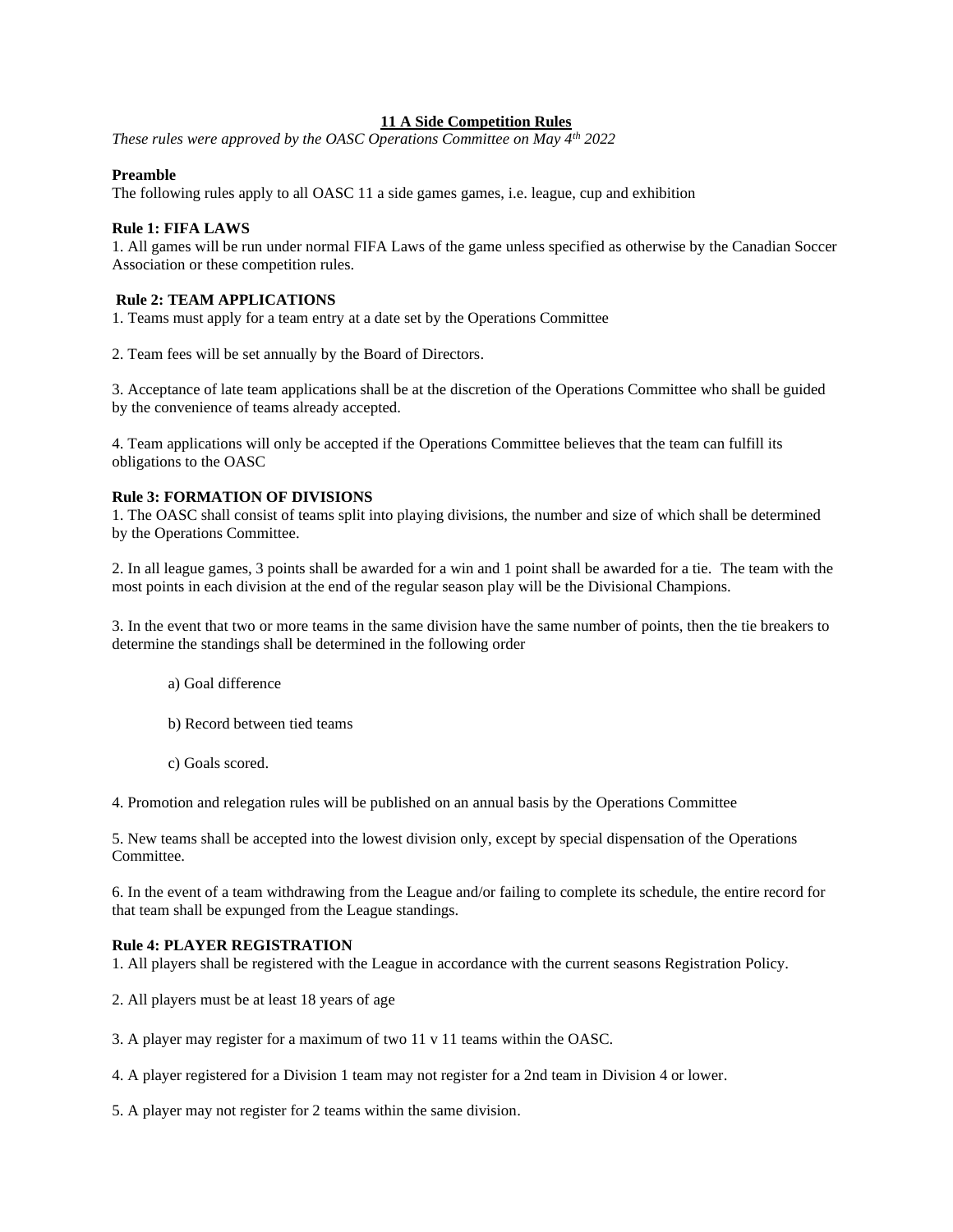6. A player who is registered to 2 teams within the OASC may only play for 1 team in the Challenge Cup and 1 team in the President's Cup Competition.

7. When a player is registered to 2 teams at the start of the cup competitions or, subsequently, following the start of the cup competitions, and such teams both play in the same cup competition, that player must play for the higher level team in the cup competition. Furthermore, such player may not transition to play on the other team's cup games even where his/her higher level team has been knocked out of the cup competition. Note that the "higher level team" is the team that is assigned to play in the higher League division during the current season.

8. Players who are registered with a team in the OCSL Men's Premier Division or any division higher that this on the Ontario Soccer pyramid are not eligible to play in the OASC.

# **Rule 5: PLAYER IDENTIFICATION**

1. The checking of each player's Player Identification is compulsory for all games and shall be performed 15 minutes before the scheduled start-time of the game. Player Identification is only confirmed with the presentation of one of the following.

The EODSA photo ID on either plastic card or mobile app. Government issued photo ID

2. All players and Team Officials participating in a game must be identified on the official game sheet. Only 25 players may be listed on the game sheet and are eligible to play in a game when they present their Player Identification and if applicable Player Loan Permit. A Team Official must sign the Team's Game sheet; the signature shall certify the eligibility of all players and officials whose names appear on the game sheet, to participate in that game.

3. Each team will present its signed game sheet as well as all Player Identification and Permits of those players participating in the game, if applicable, to the referee who will verify the Players Identification against the names on the game sheet.

4. After completion of this procedure, a Team Official will initial the game sheet in the appropriate box to certify that the card checking procedures were followed and return the game sheet to the Referee, who shall retain it.

5. The Referee will note all questions regarding a player's eligibility or the validity of a player's identification on the game sheet and the player concerned must sign and enter his or her date of birth on the game sheet.

6. A player arriving after the player verification is completed may play but must report to the referee at half time with their Player Identification to be verified. A player arriving after the second half of the game has started is ineligible to play.

7. If a team fails to present its Player Identification prior to the start of the game, the game shall not be played unless the Team Officials from both Teams agree in writing to proceed with the game as scheduled and this is noted on the game sheet and countersigned by the Referee, otherwise the team that failed to produce its Player Identification will be deemed to have forfeited the game. If both teams participating in a game fail to comply with this rule, no points shall be awarded to either team and each team will have one loss added to its record.

8. Any player who does not have a valid Player Identification and applicable Permit is ineligible to play. Such players must change out of uniform.

9. If a team plays an ineligible player, then the Discipline Committee may decide to replay the game or award a default win to the opponents. Further discipline action may be taken against the team coach, team manager and the player(s)

#### **Rule 6: PLAYER LOANS**

1. A registered OASC player may play on loan to another OASC team for League or Exhibition games as long as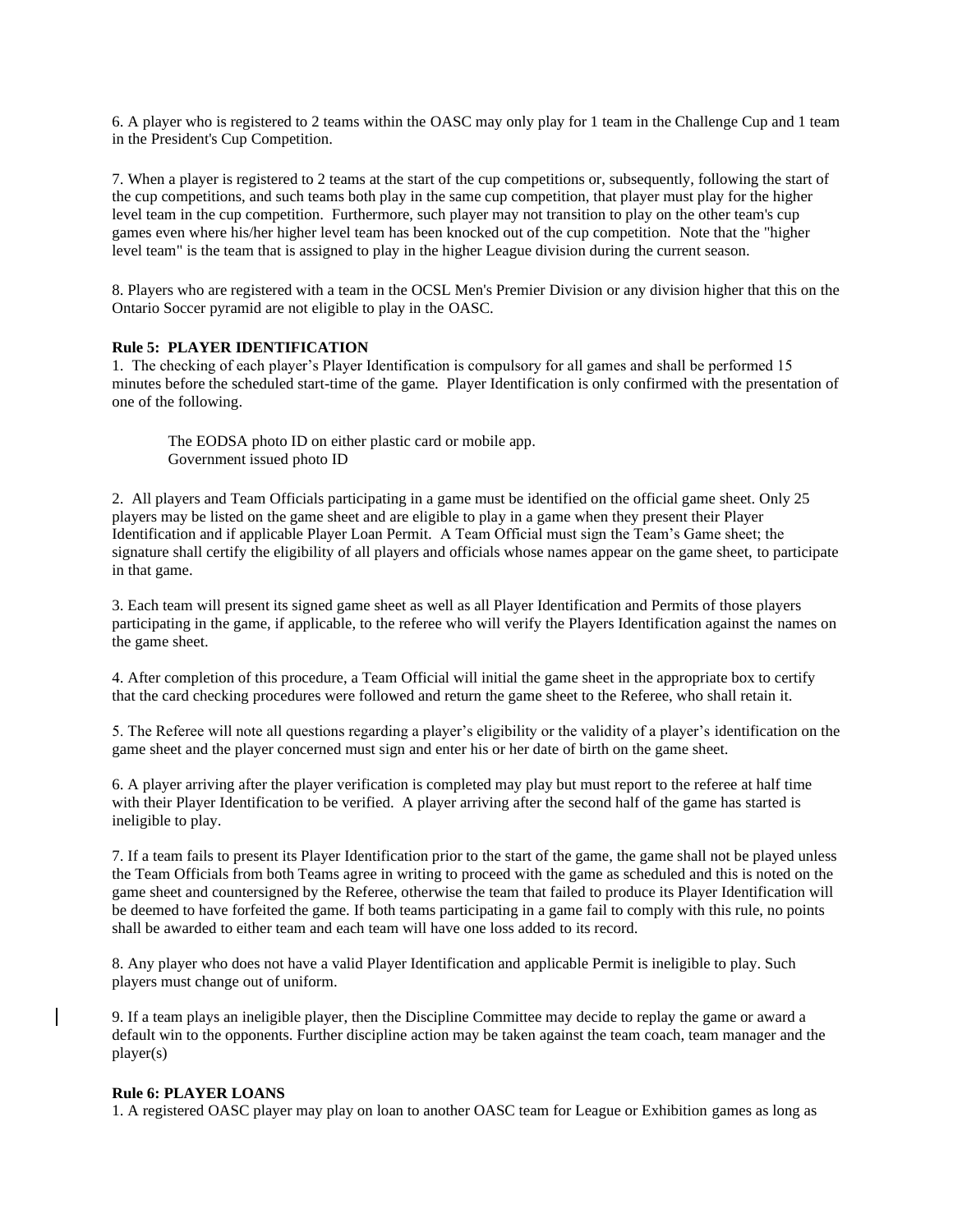- a) The team is not more than 2 division lower than the team the player is registered with
- b) The team plays in another division than the team the player is registered with
- 2. Player loans must be registered on the game sheet and must provide a loan permit
- 3. A player may only play on loan in 5 league games per season
- 4. When a team can field 11 or more players, 2 additional players may be loaned
- 5. When a team can field 10 players or less, 3 additional players may be loaned

6. When a player has been loaned to a team, any late arriving players may only be eligible to play as long as the conditions in paragraphs 4 and 5 above are not violated or permission has been given by the opposing coach.

7. If a loan player is used who does not meet the requirements of rule 6 then the Discipline Committee may decide to replay the game or award a default win to the opponents.

#### **Rule 7: TEAM OFFICIALS**

1. At every game each team shall designate an individual to act as coach, who shall identify themselves to the referee.

2. Coaches are recognized to be participants in games and as such are bound by the rules and regulations of the OASC and its affiliates.

#### **Rule 8: GAME SHEETS**

1. Both teams must provide 3 copies of the game sheet to the referee 15 minutes before kick-off.

2. Game sheets are required for all games. If a game is not played, the game sheet shall be filled in as fully as possible including the reason given for not playing the game.

3. Registered players who arrive late may participate and be added to the game sheet, at half time.

4. The game sheet, when completed, shall show the final score, scorers, yellow and red cards.

5. A team who fails to complete their game sheet correctly may be subject to a \$25 fine

6. A player whose name appears on the game sheet is deemed to have played in the game. If a player does not attend then his or her name must be scratched on the game sheet when it is given to the referee.

#### **Rule 9: EQUIPMENT**

1. All outfield players on the same team shall wear matching uniforms. The goalkeeper shall wear a shirt of a different colour from that worn by his team or the opposition.

2. All teams shall register their uniform with the OASC website.

3. Where there is a similarity of colours the away team shall change, providing the home team`s colours are as registered with the OASC. If not, then the home team shall change. It is the responsibility of the manager of the team that is to change to have alternate shirts ready.

4. Players shirts shall be numbered. The numbers are to be at least eight (8) inches high. No two (2) players on the same team shall wear the same number. The player`s number shall be indicated on the Game Sheet beside their name and no player shall change their number during the course of a game without the permission of the referee.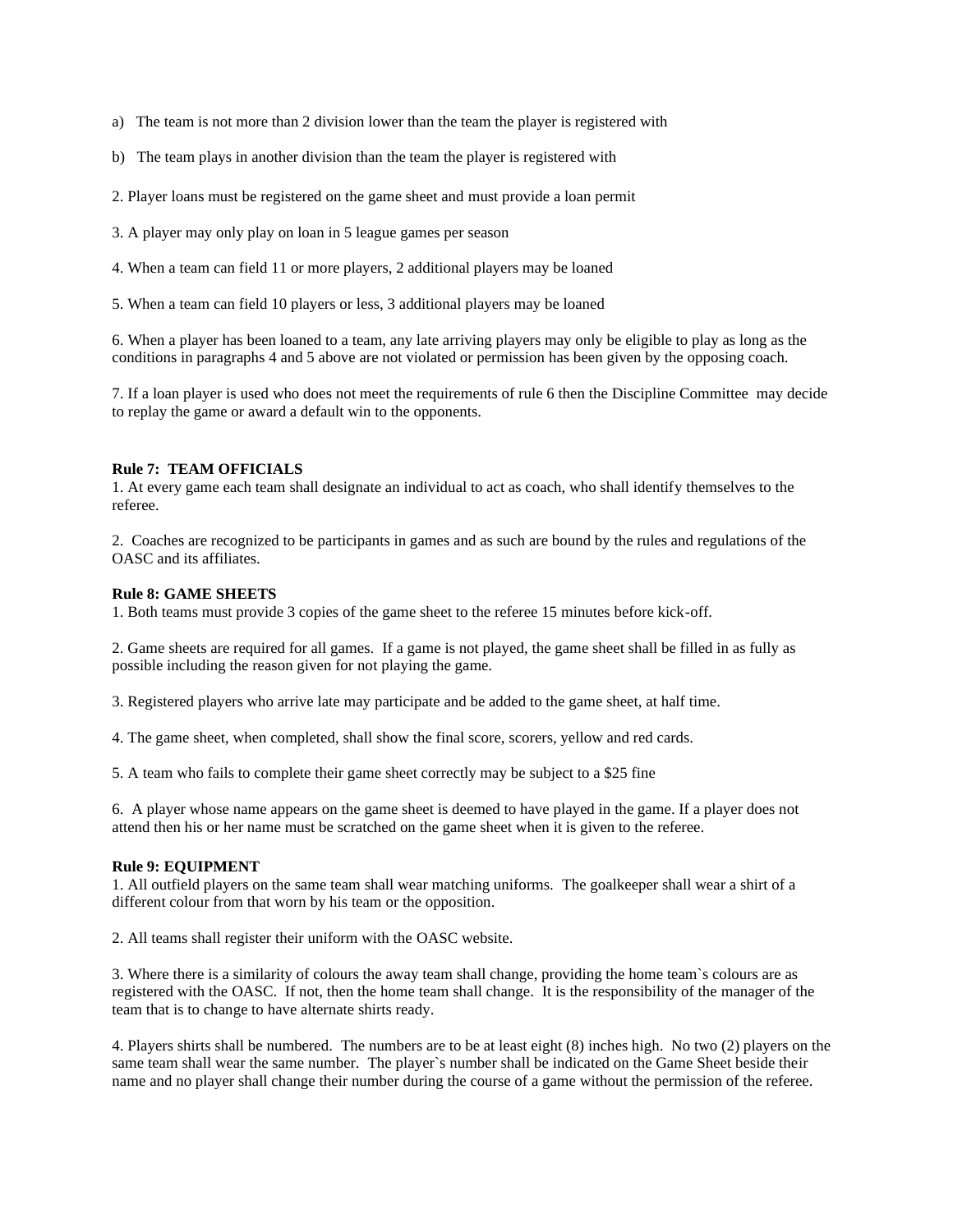5. Prior to the start of the game each team shall provide and put into place a goal net and two corner flags.

6. The home team shall be responsible for providing a suitable game ball.

7. Every team shall ensure that an adequate first-aid kit and someone to use it, be at each game.

8. Any team reported by the referee as failing to meet any of their equipment responsibilities listed in 1-7 above will be fined \$25

#### **Rule 10: GAME OFFICIALS**

1. Only qualified referees registered with the Ontario Soccer shall be scheduled for use in any game under the jurisdiction of the OASC.

2. Referees shall receive fees for their services in the amount determined by the Board of Directors at the start of each season.

3. The referee shall be responsible for the conduct of the game in accordance with FIFA laws of the game and the rules and regulations of the OASC.

4. The referee shall have the power to rule on the fitness of the field in all games and the referee's decision shall be final.

5. Referees and assistant referees must arrive at the location of the game at least 20 minutes prior to kick off

6. At the conclusion of the game, the referee shall ensure that all sections of the Game Sheet are completed and shall be forward it, together with any supplementary sheets, to the OASC within 48 hours.

7. Referees who are also registered players and/or team officials may not referee matches in their own division or any other match in which there might be a conflict of interest.

8. Games where the officially appointed referee fails to appear will be rescheduled unless a mutually agreeable stand-in can be employed instead. Both coaches must write on the game sheets that they agree to use the stand in referee.

# **Rule 11: NUMBER OF PLAYERS AND SUBSTITUTIONS**

1. A minimum of seven (7) players will constitute a team.

2. Substitutions shall be allowed on the signal of the Match Official at halftime, goal kicks, their own throw in, opposition's throw in if they are making a substitution as well, after a goal, and to replace and injured player.

a. There shall be no limitations on the number of substitutions a team can make in any game in the OASC. b. A team may change its goalkeeper for any player already on the field at any stoppage in play provided proper notice is given to the Match Official in accordance within Law 3 of FIFA Laws of the Game.

### **Rule 12: WATER BREAKS**

1. During very hot weather the OASC will announce a mandatory water break in each half of the game. The announcement will be made on the web site, via social media and via email to both players and referees.

2. Water breaks will be announced by the referee at approximately the midway point of the half and should commence at a stoppage in play.

3. Water breaks must not last longer than 2 minutes.

4. Extra time will not be added on by the referee to accommodate for lost time due to the water break.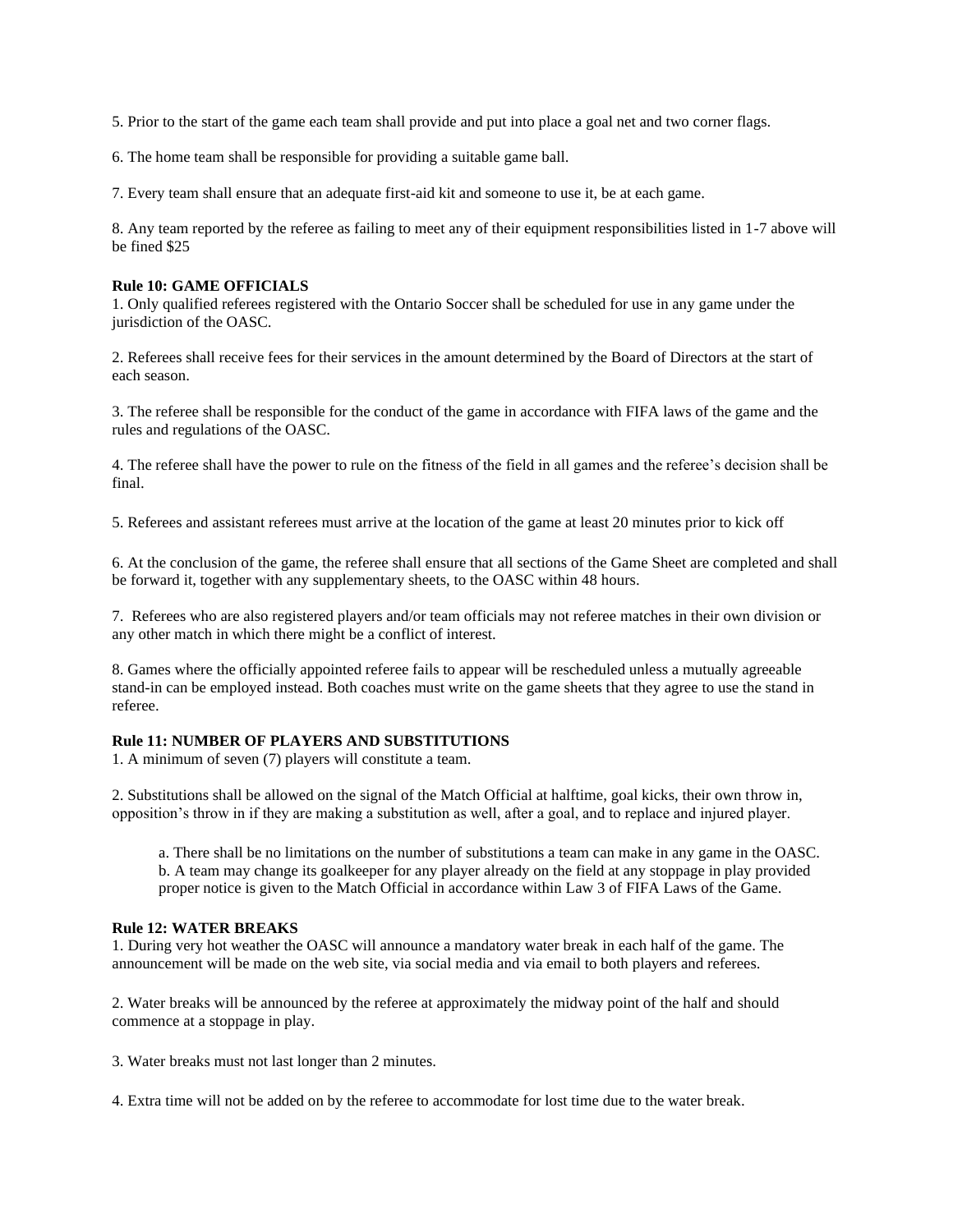5. Outside of a mandatory water break period, water breaks may only occur if both teams request them to the referee prior to the start of the game.

## **Rule 13: GAME REPORTS**

1. Both teams must submit a game report to the OASC via their website no later than noon the following day. Teams who do not submit a game report on time will be fined \$25 for each occurrence.

## **Rule 14: UNPLAYABLE AND ABANDONED GAMES**

1. Any team failing to field seven (7) players by the scheduled kick off time shall be reported to the OASC.

2. Any team failing to field seven (7) players within ten (10) minutes of the scheduled kick off time shall be considered to have failed to appear and they shall default the game. They will be fined \$200.

3. If both teams fail to appear they shall both be fined as in paragraph 2 above and no points shall be awarded but each team will have one (1) loss added to its record.

4. Defaulted league games shall be rescheduled only if fields are available and the innocent team wishes to play the game. If the game is not rescheduled, then the innocent team shall win the game by default with a score of  $2 - 0$ .

5. If the game is abandoned due to the actions of a player, coach or spectator from one of the teams then the game will be awarded to their opponents. The score will be a 2-0 default or if the current score if it is better than 2-0. The guilty team may also face discipline action.

6. If the game is abandoned due to any other reason, then the following policy will be used to decide the outcome of the game.

a) If one team is winning by 3 goals or more then the result will stand and the game is considered complete.

b) If neither team is winning by 3 goals or more then the game will be considered complete if 2/3 of the game has been completed.

c) If neither team is winning by 3 goals or more, and less than 2/3 of the game has been completed then the game will be replayed subject to field availability.

# **Rule 15: POSTPONEMENT AND RESCHEDULING OF GAMES**

1. The Operations Committee may postpone any game at any time

2. Teams may request a postponement of a game in accordance with the Rescheduled Games Policy that is relevant for that season.

### **Rule 16: PROTESTS**

1. Where a game is played under protest, such fact must be noted on the game sheet and a formal protest must be lodged as stipulated below.

2. In dealing with any protest, the OASC Discipline Committee shall take into consideration the possession by the protesting Team of any prior knowledge of the facts or allegations contained in the Protest, which if properly used, might have prevented the Protest.

3. A written protest must be submitted to the OASC within 48 hours of the game. The protest must contain a full description of the reasons for the protest.

4. A protest fee of \$50 must be submitted to the OASC within 48 hours of the game. The protest fee will only be returned if the protest is upheld or if the protest was deemed to be out of order

5. If a protest is deemed to be valid then a hearing will be scheduled where the protesting party must present their case to the Discipline Committee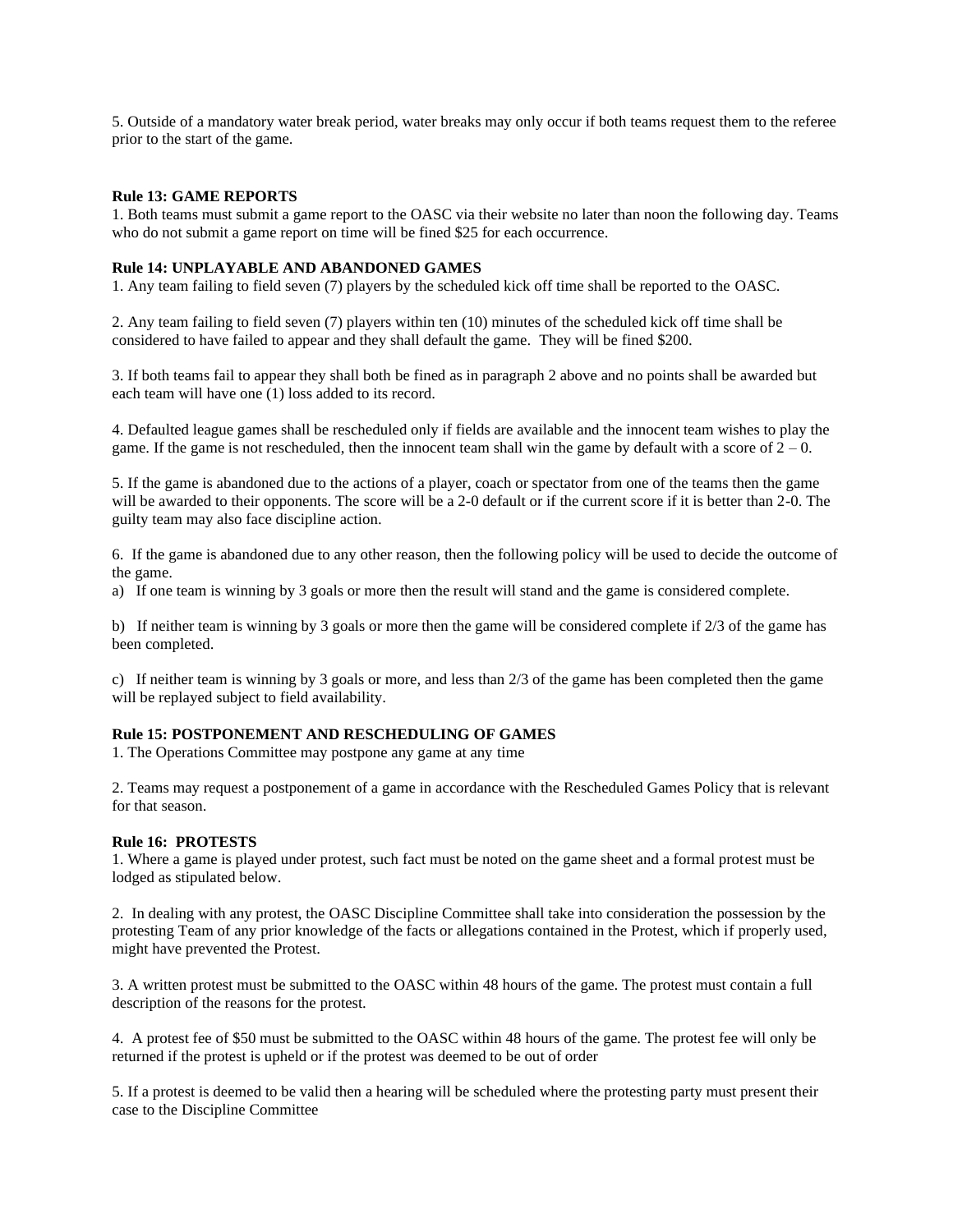6. No protests pertaining to the decisions of the game officials shall be entertained.

7. Objections to field conditions, goalposts, balls or team colours, shall not be considered as grounds for a protest. Objections of this nature shall be brought to the attention of the referee and noted in writing on the game sheet. If in the opinion of the referee, the objections do not constitute a valid reason for abandoning the game, no further action will be considered by the OASC. In all other cases, the league may take appropriate action based on a review of the referee's written report.

# **Rule 17: DISCIPLINE**

1. Disciplinary action shall be taken in accordance with the OS Published Rules. The following guidelines will apply:

a) In cases where OS published rules provide for Discipline by Review (DBR), the accused does not have to appear for a hearing. If the accused person does not request a hearing within 72 hours of the game where the offence occurred, he/she will be found guilty and the applicable penalties and/or fines, established by the OS for the offence for which he/she has been charged shall apply.

b) Any request for a hearing shall be submitted in writing to the OASC and accompanied by an administration fee of \$50. The hearing fee shall be reimbursed only if the Discipline Committee finds the accused not guilty. An accused who has requested a hearing and fails to appear for the hearing shall forfeit the administration fee.

2. Where the OS published rules provide for Discipline by Hearing (DBH), and where the EODSA has delegated to the OASC the authority to handle all discipline pertaining to the offence the Discipline Committee will hold a hearing and deal with the alleged infractions.

3. Failure of an accused to appear at a Disciplinary Hearing will result in the immediate suspension of the accused and a \$100 fine. The suspension will continue to be in effect until the accused appears before the Disciplinary Committee.

4. An OASC member must attend a discipline hearing if requested by the Discipline Committee

5. Discipline hearing will be scheduled according to that seasons discipline hearing policy

# **Rule 18: APPEALS**

1. All decisions of the OASC may be appealed to the EODSA in accordance with the rights of appeal process.

### **Rule 19: TROPHIES AND AWARDS**

1. Trophies awarded by the OASC remain the property of the OASC.

2. Trophies will be awarded to the Champions of each Division. The winning teams shall return these trophies to the League Administrator no later than May 31st of the following year.

3. The OASC will award medals for each player registered with the winner and runners up teams of each Division, up to a maximum of 20 medals per team. Additional medals can be purchased at cost by the team concerned if required.

4. The OASC will present awards to the Top Goal League Scorers and Top Goalkeeper in each Division.

### **Rule 20: CUP COMPETITION**

The regular OASC League rules will apply with these additions or exceptions

1. The OASC will have two knock out Cup Competitions for men.